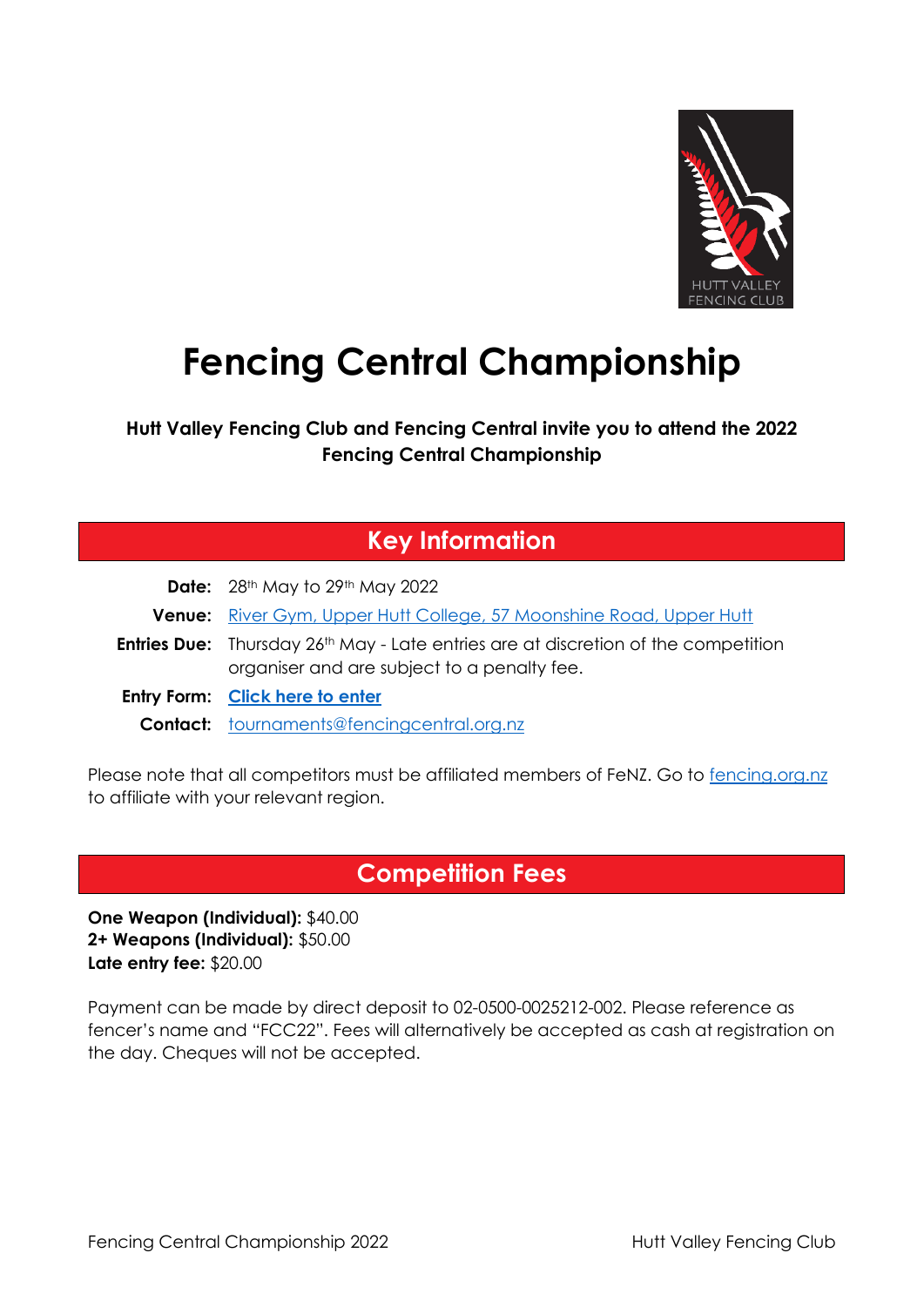### **General Information**

There will be a food stall at the tournament. Fencing Central is taking steps towards reducing the amount of waste produced at our tournaments. Therefore, we encourage everybody to bring their own reusable drink bottle or travel mug that can be refilled using the facilities at the venue.

#### **Equipment Standards**

Equipment standards for this competition are pursuant to FeNZ Minimum Equipment [Requirements.](https://fencing.org.nz/files/Equipment%20requirements%20for%20FeNZ%20Competitions%20-%20updated%202018.pdf)

|                       | <b>Jacket:</b> Jacket & Plastron 1150N total   |
|-----------------------|------------------------------------------------|
|                       | <b>Plastron:</b> Jacket & Plastron 1150N total |
| <b>Breeches: 350N</b> |                                                |
| <b>Masks:</b> $350N$  |                                                |
|                       | <b>Weapons:</b> FIE / S2000                    |

## **Disclaimer**

All information contained in this document was correct at time of publication. Competition details are subject to change at the discretion of the tournament organiser. Please visit [fencingcentral.org.nz](https://fencingcentral.org.nz/) for the most up-to-date competition information.

By registering as a participant in this tournament, you are agreeing to abide by the rules of fencing as set out by the FIE, OFC, Fencing New Zealand, and any directions given by the organisers in relation to the running of the tournament. You agree that you fence at your own risk, and that should emergency medical care need be sought, that this is at your own expense in the event of sudden accident or illness.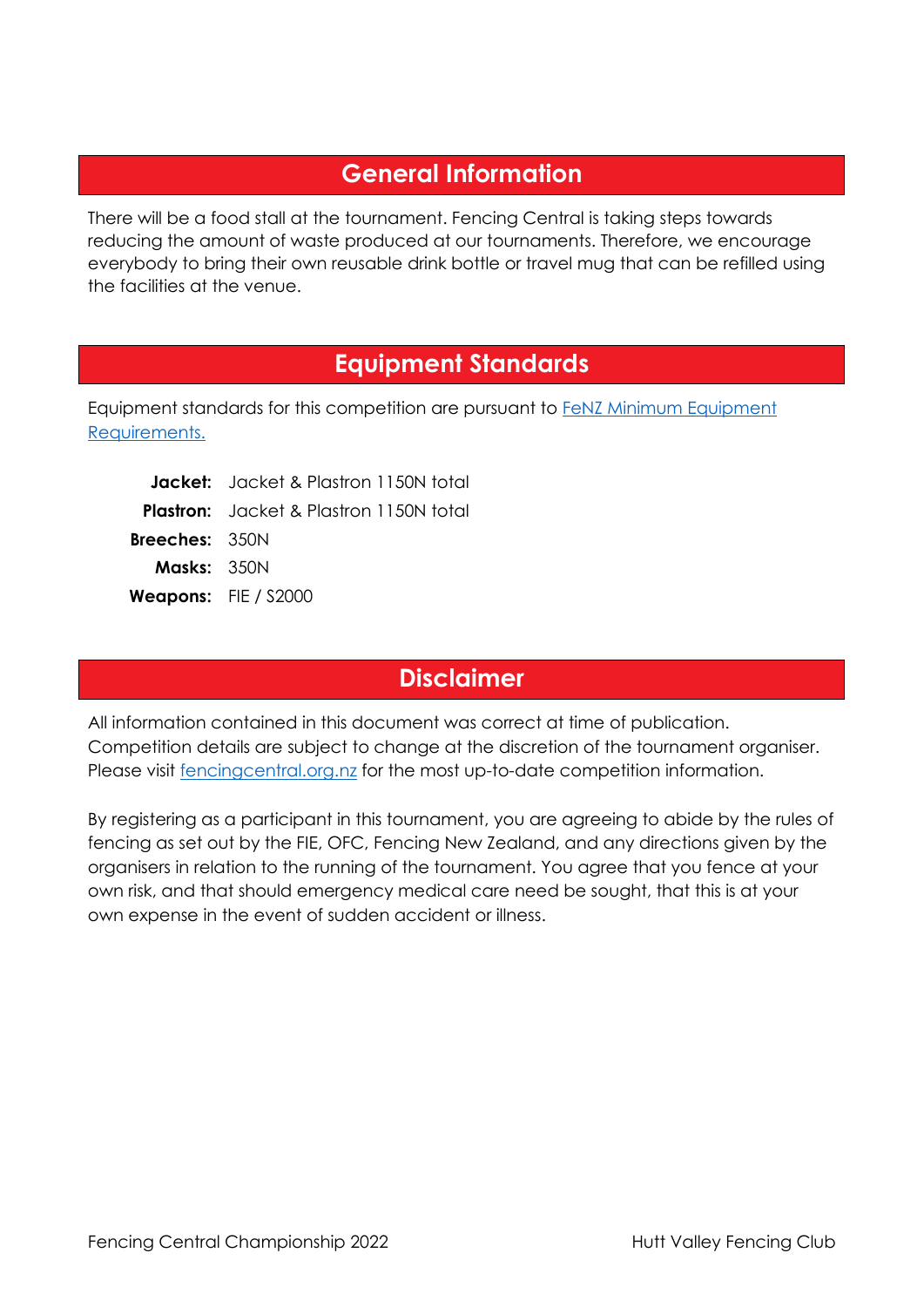## **COVID-19 Protocols**

While there is a risk of COVID-19 in the community and New Zealand is at Alert Level Orange or higher the following additional rules and protocols will be followed:

- FeNZ requests that everyone (Audience, Officials & Fencers) wears a face mask when not fencing.
- Fencers, coaches, officials, and spectators who are sick or have any COVID-19 symptoms should withdraw from the competition and stay away from the venue.
- The DT has the right to refuse entry to a competitor, coach, official or spectator who is showing signs of being unwell. This will be determined by a medically trained officer who will administer a temperature check. If the result comes back over 38C+ they shall be removed from the competition.
- There is to be no sharing of fencing equipment or water bottles.
- The change to rule t.122 will apply. Fencers will not shake hands of their opponent or the referee on the piste but will salute instead.
- There is to be no hugging or kissing at the conclusion of bouts.
- Spare weapons/ body wires need to be kept either in a piste bag or neatly at the end of the piste. They need to be removed by the fencer at the end of each bout.
- If there is an alert level change in Wellington, guidelines will be issued to all registered fencers with any updates regarding venue, spectators or any additional protocol that will be put into place.